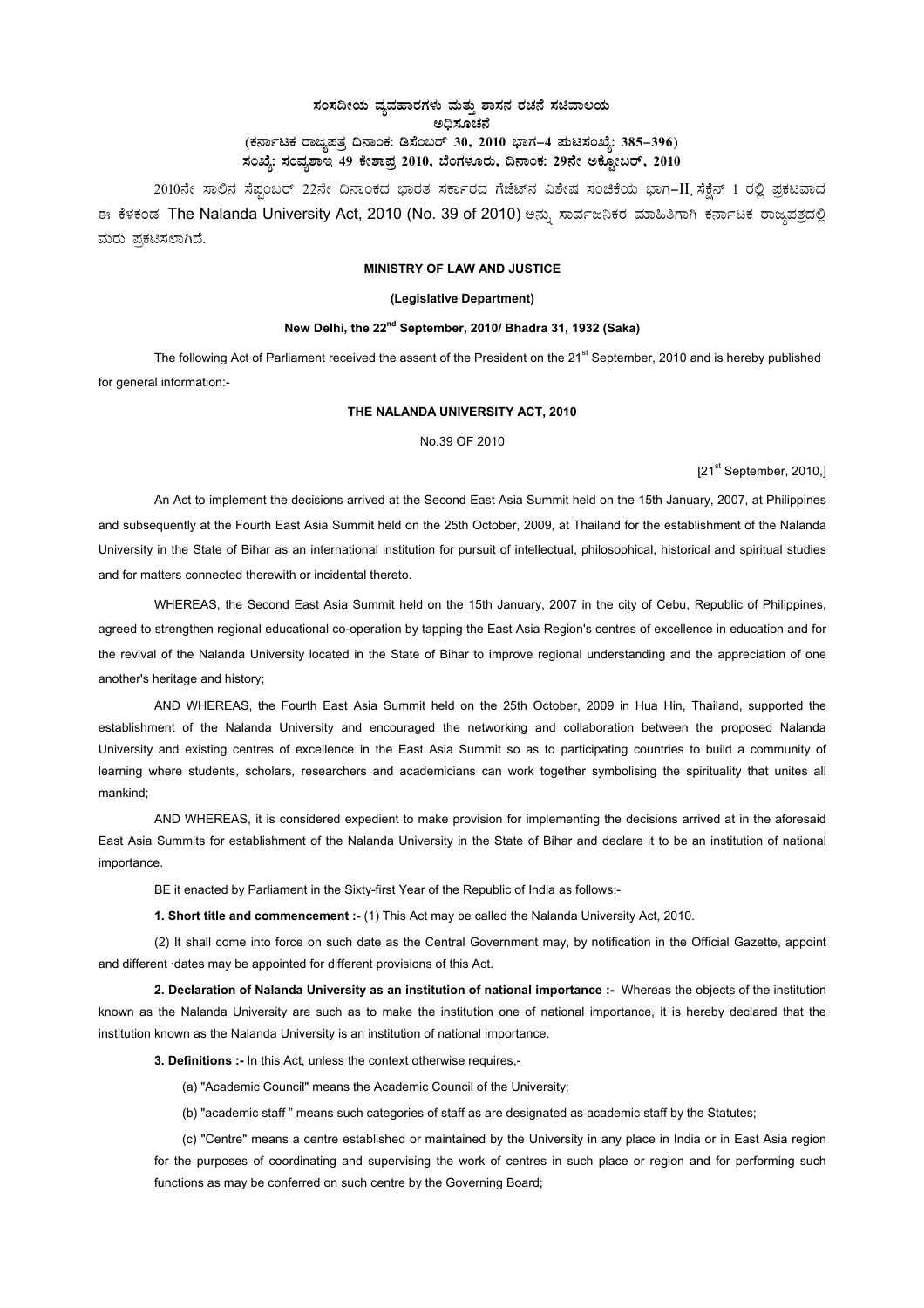(d) "East Asia region" means the region comprising the territories of the Member States of the East Asia Summit;

(e) "employee" means any person appointed by the University and includes teachers and other staff of the University;

(f) "Faculty" means a Faculty of the University;

(g) "Finance Officer" means the Finance Officer of the University appointed under section 17;

(h) "Governing Board" means the Governing Board of the University constituted under section 7;

(i) "Hall" means a unit of residence, by whatever name called, for students of the University provided, maintained or recognised by it;

(j) "Member States" means the Member States of the East Asia Summit;

(k) "Nalanda Mentor Group" means the group of persons constituted by the communication dated the 28th June, 2007 of the Government of India in the Ministry of External Affairs, *inter alia,* to examine the framework and structure of International co-operation and partnership which would govern the establishment of the University;

(l) "Ordinances" means the Ordinances of the University;

(m) "prescribed" means prescribed by Statutes, Ordinances or by Regulations;

(n) "recognised institution" means an institution of higher learning maintained or recognised by, or associated with, the University;

(o) "Registrar" means the Registrar of the University appointed under section 16;

(p) "Regulations" means the Regulations of the University;

(q) "School" means a school of studies of the University;

(r) "Statutes" means the Statutes of the University;

(s) "teacher" means professor, associate professor, assistant professor and research staff of the University appointed or recognised by the University for imparting instructions or conducting research in the University or for giving guidance to students for pursuing any course of study of the University and are designated as teachers by the Statutes;

(t) "University" means the Nalanda University established and incorporated under section 4.

**4. Establishment and incorporation of Nalanda University :-** (1) The University of Nalanda in the State of Bihar, established under the University of Nalanda Act, 2007, (Bihar Act 18 of 2007) shall be established as a body corporate under this Act by the name of "Nalanda University".

(2) The first Visitor, the first Chancellor, the first Vice-Chancellor, the first members of the Governing Board and the Academic Council, and all persons who may hereafter become such officers or members, so long as they continue to hold such office or membership, shall constitute the University.

(3) The University shall have perpetual succession and a common seal and shall sue and be sued by the said name.

(4) The Headquarters of the University shall be in the district of Nalanda in the State of Bihar.

(5) The University may establish or maintain centres at such other places in India as it may deem fit:

Provided that the University may, with the approval of the Governing Board, establish study centres outside India.

**5. Effect of establishment of University : -** On and from the date of commencement of this Act,-

(a) any reference to the University of Nalanda in any contract or other instrument shall be deemed as a reference to the University;

(b) all property, movable and immovable, of or belonging to the University of Nalanda shall vest in the University;

(c) all rights and liabilities of the University of Nalanda shall be transferred to, and be the rights and liabilities of, the University;

(d) every person employed by the University of Nalanda immediately before the commencement of this Act shall hold his office or service in the University by the same tenure, at the same remuneration and upon the same terms and conditions and with the same rights and privileges as to pension, leave, gratuity, provident fund and other matters as he would have held the same if this Act had not been enacted, and shall continue to do so unless and until his employment is terminated or until such tenure, remuneration and terms and conditions are duly altered by the Statutes: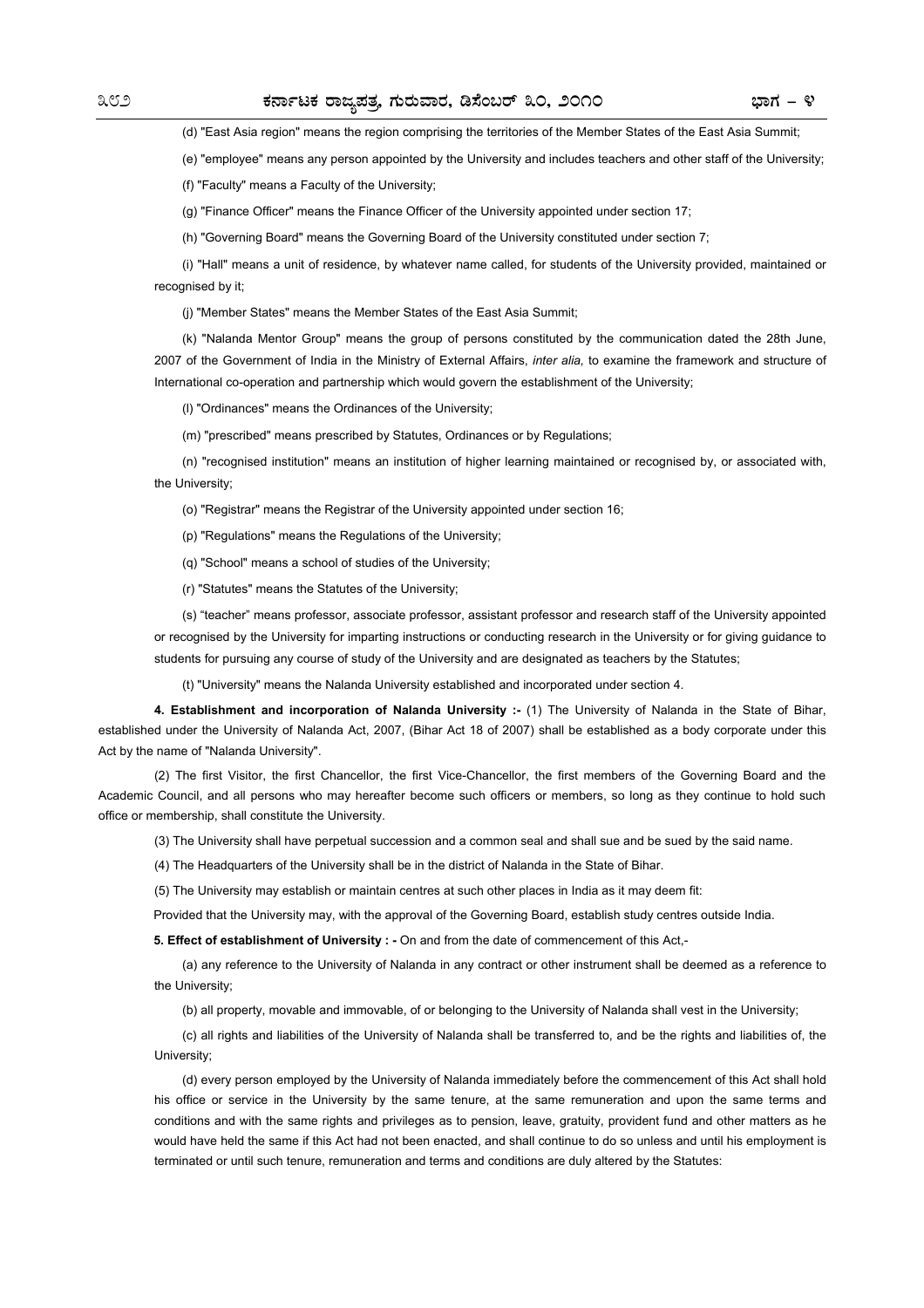Provided that if the alteration so made is not acceptable to such employee, his employment may be terminated by the University in accordance with the term of the contract with the employee or, if no provision is made therein in this behalf, on payment to him by the University of compensation equivalent to three months' remuneration in case of permanent employees and one month's remuneration in the case of other employees:

Provided further that every person employed before the commencement of this Act, pending the execution of a contract under section 33, shall be deemed to have been appointed in accordance with the provisions of a contract consistent with the provisions of this Act and the Statutes:

Provided also that any reference, by whatever form of words, to the Visitor, Chancellor or Vice-Chancellor of the University of Nalanda in any law for the time being in force, or in any instrument or other document, shall be construed as a reference respectively to the Visitor, Chancellor or Vice-Chancellor of the University;

(e) the Visitor of the University of Nalanda, appointed under the provisions of the University of Nalanda Act, 2007 (Bihar Act 18 of 2007) shall be deemed to have been appointed to be the nominee of the Visitor and such nominee be also the first Visitor under this Act for a period of five years from the date of commencement of this Act;

(f) the Chancellor of the University of Nalanda , appointed under the provisions of the University of Nalanda Act, 2007 (Bihar Act 18 of 2007) shall be deemed to have been appointed as the Chancellor under section 14 of this Act, and shall hold office for a period of three years from the date of commencement of this Act;

(g) the Vice-Chancellor of the University of Nalanda, appointed under the provisions of the University of Nalanda Act, 2007 (Bihar Act 18 of 2007) shall be deemed to have been appointed as the first Vice-Chancellor under this Act, and shall hold office for a period of five years from the date of commencement of this Act; and

(h) all Colleges, Institutions, Faculties and Departments affiliated to, or admitted to the privileges of, or maintained by, the University of Nalanda shall stand affiliated to, or admitted to the privilege of, or maintained by, the University.

**6. Jurisdiction :-** The jurisdiction of the University shall extend to whole of India and to centres established within or outside India.

**7. Governing Board :-** (1) There shall be a Governing Board of the University consisting of the following persons as its members, namely:-

(a) the Chancellor;

( b) the Vice-Chancellor;

(c) five members from amongst the Member States which provide maximum financial assistance during a period of three years to be nominated by the Member States;

(d) one member, not below the rank of Secretary in the Ministry of External Affairs, to be nominated by the Central Government;

(e) two members, representing the State Government of Bihar, to be nominated by the State Government;

(f) one member not below the rank of Additional Secretary in the Ministry of Human Resource Development, to be nominated by the Central Government;

(g) three members from amongst the persons being renowned academician or educationist, to be nominated by the Central Government.

(2) Each member of the Governing Board referred to in clauses (c) to (g) of sub-section (1), shall hold office for a fixed term of three years.

(3) The Chancellor shall be the Chairperson of the Governing Board.

(4) The member, being the Secretary in the Ministry of External Affairs, nominated under clause (d) of sub-section (1), shall be the Member-Secretary of the Governing Board.

(5) Subject to the provisions of this Act, the Statutes and the Ordinances made thereunder, the Governing Board may regulate its own procedure (including quorum) for the conduct of its meetings.

**8. Powers and functions of Governing Board :-** (1) The Governing Board shall be responsible for all the policies and directions of the University and management of its affairs.

(2) The Governing Board shall exercise such powers as may be prescribed by the Statutes: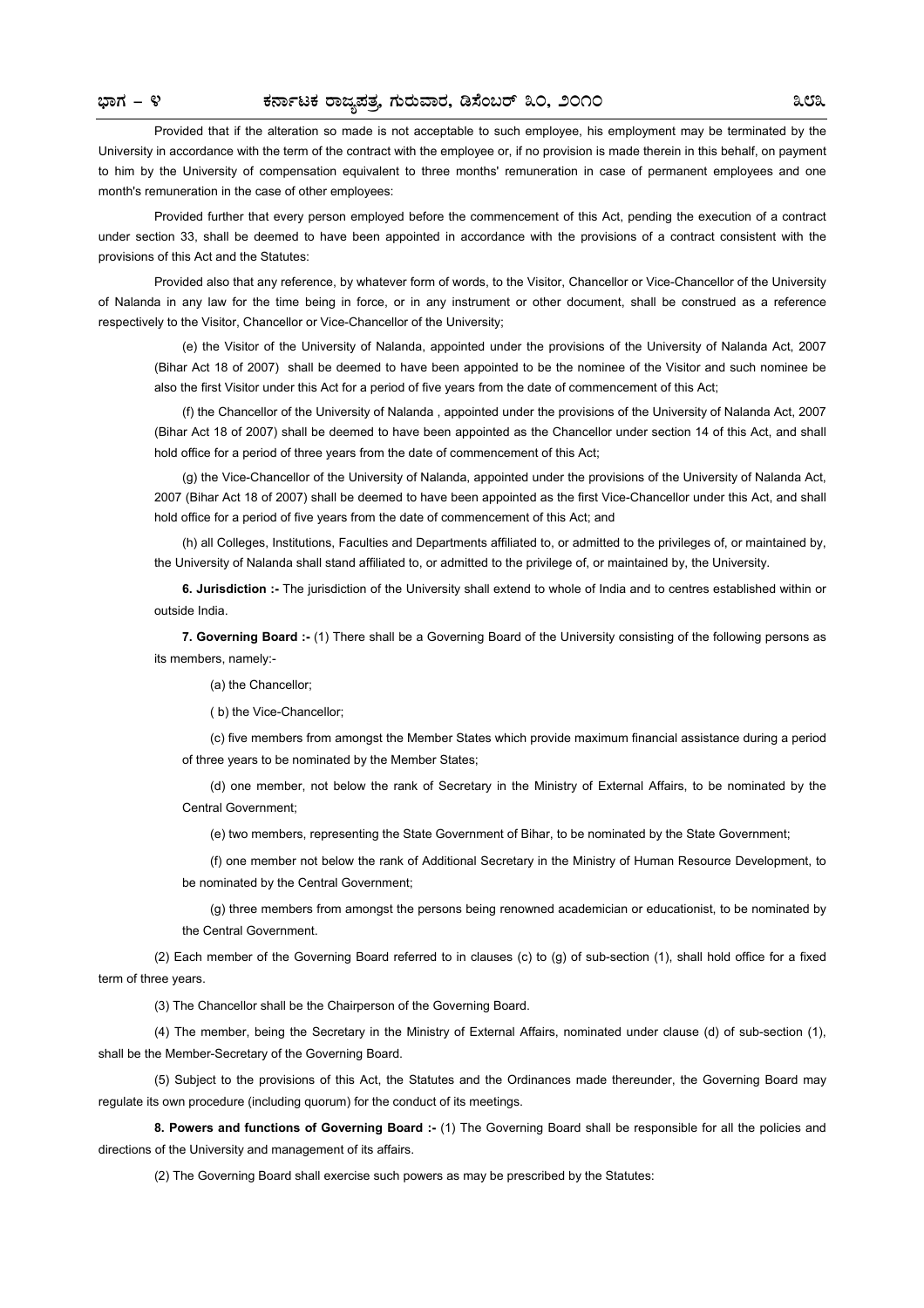Provided that the Nalanda Mentor Group shall exercise the powers and discharge the functions of the Governing Board for a period of one year or till such time the members referred to in clauses (c) to (g) of sub-section (1) of section 7 are nominated, whichever is earlier.

**9. Objectives of University :-** (1) The objectives of the University shall be-

(a) to impart education and to enable research towards capacity building of the Member States in the domain of ancient science (in particular, practiced in the Nalanda several centuries ago), philosophy, language, history and other areas of higher learning vital for improving the quality of life;

(b) to contribute to the promotion of regional peace and vision by bringing together the future leaders of the East Asia, who by relating to their past history can enhance their understanding of each others' perspectives and to share that understanding globally;

(c) to harmonise the academic standards and accreditation norms in teaching, research and curriculum that are acceptable to all Member States;

(d) to create a unique partnership between the scholars and interested persons from the Member States;

(e) to understand Buddha's teachings in the contemporary context without excluding any other thoughts and practices from any other parts of the world;

(f) to enhance research for greater interaction between Asian countries, particularly between East Asia, bound by strong historical commonalities in areas like trade, science, mathematics, astronomy, religion, philosophy and crosscultural current;

(g) to foster in the students and scholars the spirit of accommodation, understanding and thus to train them to become exemplary citizens of democratic societies;

(h) to contribute to the improvement of the educational system of the Member States in view of the teaching in Nalanda several centuries ago;

(i) to provide education and training in various arts, crafts and skills of the Member States, raising their quality and improving their availability to the people.

(2) The University shall be non-profit public-private partnership, which shall seek support from each of the Member States and from other sources but shall be autonomous and accountable to the Governing Board.

**10. Powers of University :-** The University shall have the following powers, namely.-

(i) to make provision for providing, upgrading and promoting holistic and inclusive education and training and research in such education as set out in the objects, and to create an enabling and conducive environment for the pursuit of such education in close co-operation with other experts, scholars and interested persons in India, Asian countries and other countries;

(ii) to set up a consortium of international partners and friendly countries in furtherance of the objects of the University;

(iii) to generate and maintain resources through consultancy services, continuing education programmes, national and international collaborations and intellectual property rights;

(iv) to provide for instruction in such branches of learning as the University may, from time to time, determine and to make provisions for research and for the advancement and dissemination of knowledge;

(v) to establish such special centres and specialised laboratories and such other units for research and instruction as are necessary for the furtherance of its objects;

(vi) to plan and prescribe courses of study for degrees, diplomas, certificates or for any other purpose;

vii) to hold examinations and grant diplomas or certificates to, and confer degrees and other academic distinctions on, persons who have pursued a course of study or conducted research, in the manner laid down by the Statutes and Ordinances;

(viii) to confer honorary degrees or other academic distinctions in the manner prescribed by the Statutes;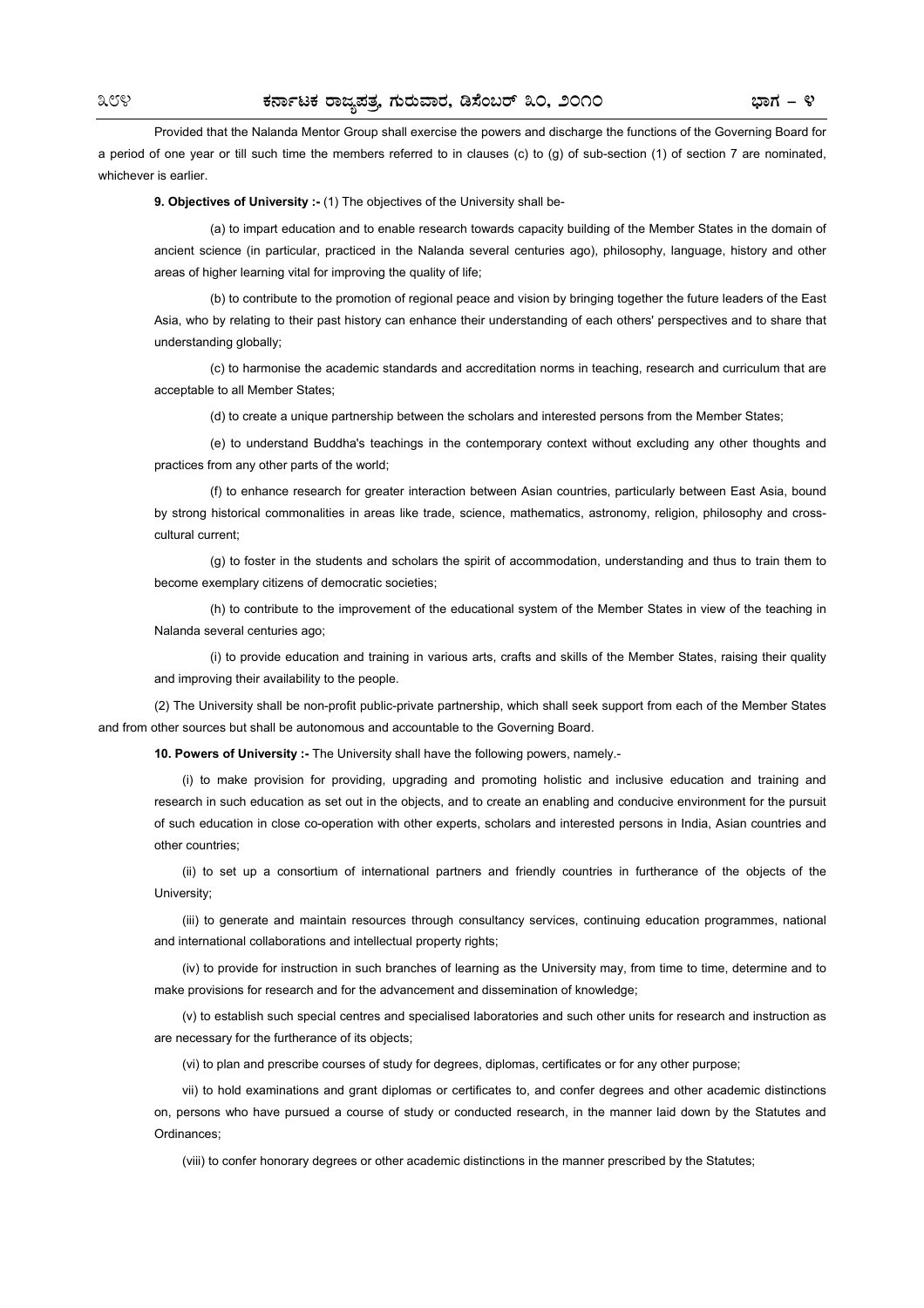(ix) to institute Professorships, Readerships and Lecturerships and other teaching and academic positions, required by the University and to appoint persons to such Chairs, Professorships, Readerships and Lecturerships and other teaching and academic positions;

(x) to appoint visiting professors, Emeritus professors, consultants, scholars and such other persons who may contribute to the advancement of the objects of the University;

(xi) to recognise persons as professors, associate professors, or assistant professors or otherwise as teachers of the University;

(xii) to create administrative and other posts as the University may deem necessary from time to time and to make appointments thereto;

(xiii) to lay down conditions of service of all categories of employees, including their code of conduct;

(xiv) to establish and maintain centres in India or outside India, as may be determined from time to time;

(xv) to admit to its privileges institutions situated within its jurisdiction as the University institutions and to withdraw all or any of those privileges in accordance with such conditions as may be prescribed by the Statutes;

(xvi) to co-operate or collaborate or associate with any other University or authority or institution of higher learning or any other public or private body, having in view the promotion of purposes and objects similar to those of the University, in such manner as may be prescribed and for such purposes as may be determined or agreed upon by the University;

(xvii) to determine standards of admissions, including examination, evaluation or any other method of testing, to the University, and the institutions maintained by or admitted to the privileges of the University;

(xviii) to demand and receive payment of fees and other charges as may be prescribed;

(xix) to establish Halls and to recognise, guide, supervise and control Halls not maintained by the University and other accommodation for students, and to withdraw any such recognition;

(xx) to make arrangements for promoting health and general welfare of students and employees of the University;

(xxi) to regulate and enforce discipline among the students and the employees, and to take such disciplinary measures in this regard as may be deemed by the University to be necessary;

(xxii) to institute and award Fellowships, Scholarships and Prizes;

(xxiii) to receive benefactions, donations and gifts in accordance with the Ordinances and to acquire, hold, manage and dispose of any property, movable or immovable, including trust and endowment properties, for the purposes or objects of the University and to invest funds in such manner as it deems fit;

(xxiv) to borrow, with the approval of the Governing Board;

(xxv) to recognise for any purpose, either in whole or in part, any institution or members or students thereof on such terms and conditions as may, from time to time, be prescribed and to withdraw such recognition;

(xxvi) to make provision for research and advisory services and for that purpose to enter into such arrangements with other institutions or bodies as it may deem necessary;

(xxvii) to provide for the printing, reproduction and publication or research and other work which may be required by the University;

(xxviii) to exercise such other powers accorded to it and to do all such other acts as may be necessary, incidental or conducive to the promotion of all or any of the objects of the University.

**11. University open to all persons :-** The University shall be open to all persons irrespective of gender, caste, creed, disability, ethnicity or social-economic background.

**12. Visitor :-** (1) The President of India shall be the Visitor of the University:

Provided that the President may, by order, nominate any person to be the Visitor and such person so nominated shall hold office for such term, not exceeding five years as may be specified in the order and the person so nominated shall exercise the powers and discharge duties of the Visitor.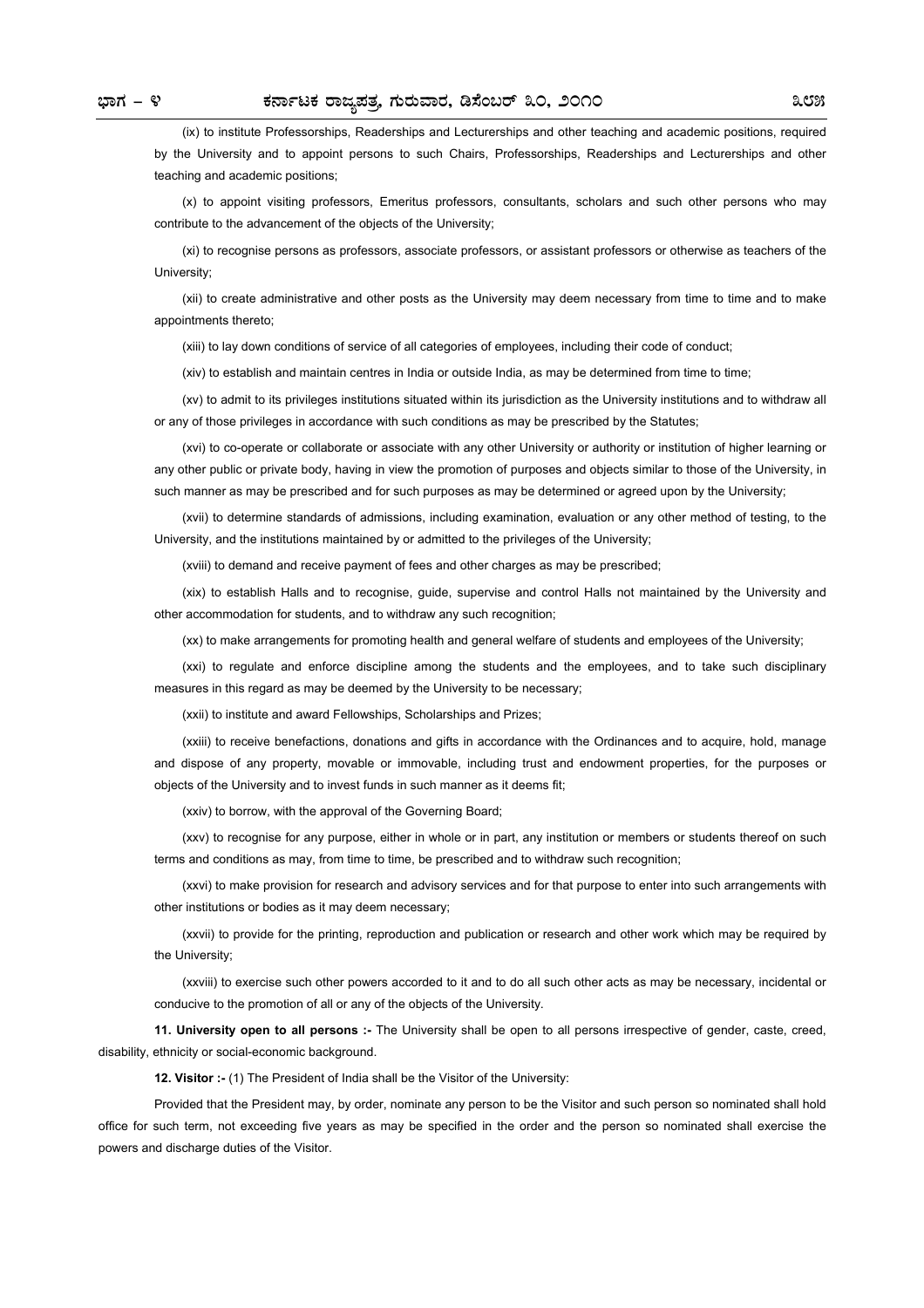(2) The Visitor may, from time to time, appoint one or more persons to review the work and progress of the University and to submit a report thereon; and upon receipt of that report, the Visitor may, after obtaining the views of the Governing Board thereon through the Vice-Chancellor, take such action and issue such directions as he considers necessary in respect of any of the matters dealt with in the report and the University shall be bound to comply with such directions.

(3) The Visitor shall have the right to cause an inspection to be made, by such person or persons as he may direct, of the University, its buildings, libraries, laboratories and equipments, and of any institution or centre maintained by the University or admitted to its privileges, and also of the examinations, teaching and other work conducted or done by the University and to cause an inquiry to be made in respect of any matter connected with the University.

(4) The Visitor shall, in every case give notice to the University of his intention to cause an inspection or inquiry to be made, and the University shall be entitled to appoint a representative within thirty days or such other period as the Visitor may determine who shall have the right to be present and be heard at such inspection or inquiry.

(5) The Visitor may address the Vice-Chancellor with reference to the result of inspection and inquiry, and the Vice-Chancellor shall communicate to the Governing Board the views of the Visitor with such advice as the Visitor may offer upon the action to be taken thereon.

(6) The Governing Board shall communicate through the Vice-Chancellor to the Visitor, such action, if any, as it proposes to take or has been taken upon the result of such inspection or inquiry.

(7) Where the Governing Board does not, within a reasonable time, take action to the satisfaction of the Visitor, he may, after considering any explanation furnished or representation made by the Governing Board, issue such directions as he may think fit and the Governing Board shall be bound to comply with such directions.

(8) Without prejudice to the foregoing provisions of this section, the Visitor may, by order in writing, annul any proceeding of the University which is not in conformity with this Act, the Statutes, the Ordinances or the Regulations.

(9) The Visitor shall have such other powers as may be prescribed by the Statutes.

**13. Officers of University :-** The following shall be the officers of the University.

(1) the Chancellor;

(2) the Vice-Chancellor;

(3) the Registrars;

(4) the Finance Officer; and

(5) such other officers as may be declared by the Statutes to be the officers of the University.

**14. The Chancellor :-** (1) The Chancellor shall be appointed by the Visitor for such term and in such manner as may be prescribed by the Statutes.

(2) The Chancellor shall, by virtue of his office, be the head of the University and shall, if present, preside at the Convocations of the University held for conferring degrees and meetings of the Governing Board.

**15. The Vice-Chancelor :-** (1) Vice-chancellor shall be appointed by the Visitor in such manner, for such term and on such emoluments and other conditions of service as may be prescribed by the Statutes.

(2) The Chancellor shall be the principal academic and executive officer of the University, and shall exercise supervision and control over the affairs of the University and give effect to the decisions of all the authorities of the University.

(3) The Vice-Chancellor may, if he is of the opinion that immediate action is necessary on any matter, exercise any power conferred on any authority of the University by or under this Act and shall report to such authority the action taken by him on such matter:

Provided that if the authority concerned is of the opinion that such action ought not to have been taken, it may refer the matter to the Visitor whose decision thereon shall be final:

Provided further that any person in the service of the University who is aggrieved by any action taken by the Vice-Chancellor under this sub-section shall have the right to represent against such action to the Governing Board within ninety days from the date on which such action is communicated to him and there upon the Governing Board may confirm, modify or reverse the action taken by the Vice-Chancellor.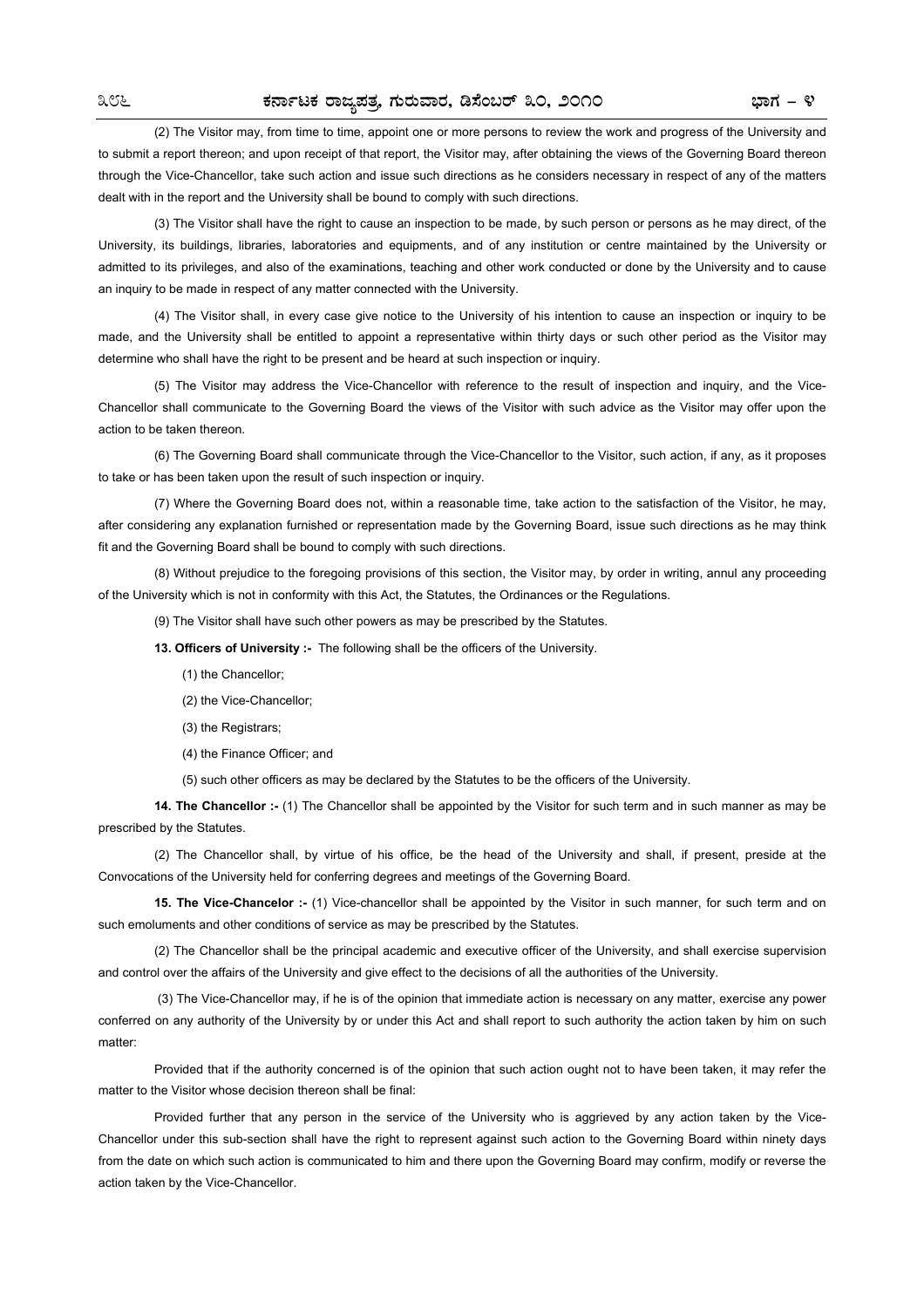(4) The Vice-Chancellor, if he is of the opinion that a decision of any authority is beyond the powers of the authority conferred by the provisions of this Act, the Statutes or the Ordinances or that any decision taken is not in the interest of the University, may ask the authority concerned to review its decision within sixty days of such decision and if the authority refuses to review its decision either in whole or in part or no decision is taken by it within the said period of sixty days, the matter shall be referred to the Visitor whose decision thereon shall be final:

Provided that the decision of the authority concerned shall remain suspended during the period of review of such decision by the authority or the Visitor, as the case may be, under this sub-section.

(5) The Vice-Chancellor shall exercise such other powers and perform such other functions as may be prescribed by the Statutes and the Ordinances.

**16. The Registrar :-** (1) The Registrar shall be appointed in such manner and on such terms and conditions of service as may be prescribed by the Statutes.

(2) The Registrar shall have the power to enter into, and sign agreements and authenticate records on behalf of the University.

(3) The Registrar shall exercise such powers and perform such functions as may be prescribed by the Statutes. '

**17. The Finance Officer :-** The Finance Officer shall be appointed in such manner and on such terms and conditions of service and shall exercise such powers and perform such functions as may be prescribed by the Statutes.

**18. The Controller of Examinations :-** The Controller of Examinations shall be appointed in such manner and on such terms and conditions of service and shall exercise such powers and perform such duties, as may be prescribed by the Statutes.

**19. The Librarian :-** The Librarian shall be appointed in such manner and on such terms and conditions of service, and shall exercise such powers and perform such duties, as may be prescribed by the Statutes.

**20. Other officers :-** The manner of appointment, emoluments, powers and duties of the other officers of the University shall be prescribed by the Statutes.

**21. Privileges and immunities of academic staff, etc. :-** The members of the academic staff and, where applicable, their dependents or members of the family, shall enjoy such privileges and immunities as the Central Government may, after entering into an agreement with the University, notify under section 3 of the United Nations (Privileges and Immunities) Act, 1947.

**22. Authorities of the University :-** The following shall be the authorities of the University :-

- (1) the Governing Board;
- (2) the Academic Council;
- (3) the Boards of Schools of Studies;
- (4) the Finance Committee; and

(5) such other authorities as may be declared by the Statutes to be the authorities of the University.

**23. The Academic Council :-** (1) The Academic Council shall be the principal academic body of the University and shall, subject to the provisions of this Act, the Statutes and the Ordinances, have the control and general regulation of, and be responsible for, the maintenance of standards of learning, education, instruction, evaluation and examination within the University and shall exercise such other powers and perform such other functions as may be conferred or imposed upon it by the Statutes.

(2) The constitution of the Academic Council and the term of office of its members shall be prescribed by the Statutes.

**24. The Schools of Studies :-** (1) There shall be such number of Schools of Studies as the University may determine from time to time.

(2) Without prejudice to the generality of the foregoing provision contained in sub- section (1), the University shall have the following Schools, namely:-

(i) Buddhist Studies, Philosophy and Comparative Religions;

(ii) Historical Studies;

(iii) International Relations and Peace Studies;

(iv) Business Management in relation to Public Policy and Development Studies: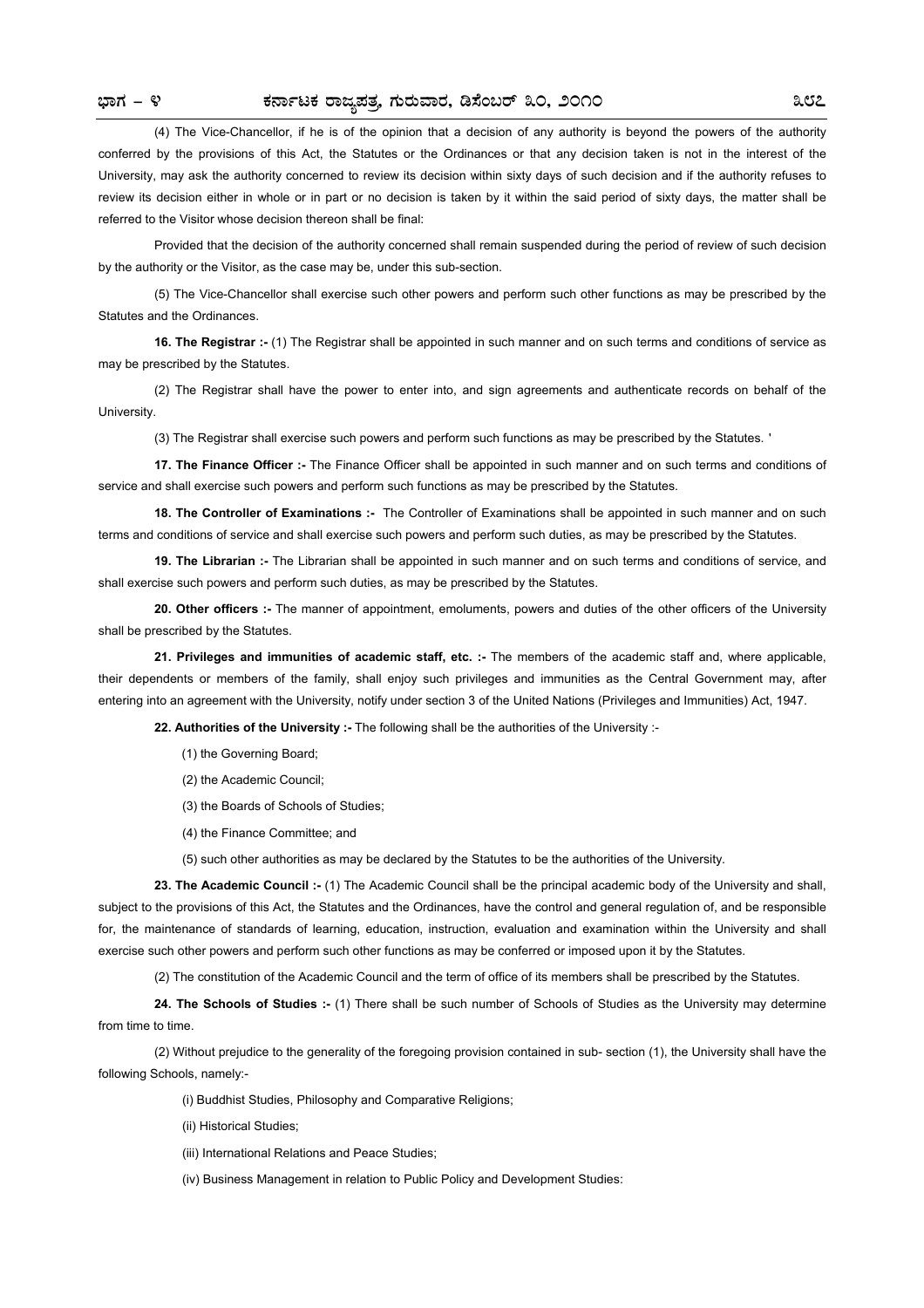(v) Languages and Literature;

(vi) Ecology and Environment Studies;

(vii) any other school as may be prescribed by the Statutes,

(3) Every School of Studies shall have a Board comprising of such members as may be prescribed by the Statutes.

(4) The powers and functions of the Boards of School of Studies shall be prescribed by the Statutes.

**25. The Finance Committee :-** The constitution, powers and functions of the Finance Committee shall be prescribed by the Statutes.

**26. Other authorities:-** The constitution, powers and functions of the other authorities which may be declared by the Statutes to be authorities of the University shall be prescribed by the Statutes.

**27. Statutes:-** Subject to the provisions of this Act, the Statutes may provide for all or any of the following matters, namely:-

(a) the manner of appointment of the Chancellor;

(b) the manner of appointment of the Vice-Chancellor, the term of his appointment, the emoluments and other conditions of his service and the powers and functions that may be exercised and performed by him.

(c) the manner of appointment of the Registrar, the Finance Officer, the Controller of Examinations and other officers and terms and conditions of their service and the powers and functions that may be exercised and performed by such officers;

(d) the other authorities of the University, the terms of office of the members of such authorities and the powers and functions that may be exercised and performed by such authorities;

(e) the appointment of teachers and other employees of the University, their emoluments and other conditions of service;

Provided that the terms and conditions of teachers and employees shall not be varied to their disadvantage;

(f) the constitution of a pension or provident fund and the establishment of an insurance scheme for the benefit of the employees of the University;

(g) the principles governing the seniority of service of the employees of the University;

(h) the procedure for regulating the work of the Tribunal of Arbitration;

(i) the procedure for the settlement of disputes between the employees or students of the University, and the University;

(j) the co-ordination and determination of standards in the University;

(k) Schools of Studies, members of its Board and the power and functions of such Board;

(l) all other matter which by this Act are to be, or may be, provided by the Statutes.

**28. Statutes how made:-** (1) The first Statutes shall be made by the Governing Board, with the prior approval of the Visitor, within six months of the commencement of this Act, for operation of University.

(2) The Governing Board may, from time to time, make new or additional Statutes or may amend or repeal the Statutes referred to in sub-section (1).

Provided that the Governing Board shall not make, amend or repeal any Statute affecting the status, powers or constitution of any authority of the University until such authority has been given a reasonable opportunity to express its opinion in writing on the proposed changes and any opinion so expressed has been considered by the Governing Board.

(3) Every new Statute of addition to the Statutes or any amendment or repeal thereof shall require the assent of the Visitor, who may assent thereto or withhold assent or remit to the Governing Board for reconsideration in the light of the observations, if any, made by him.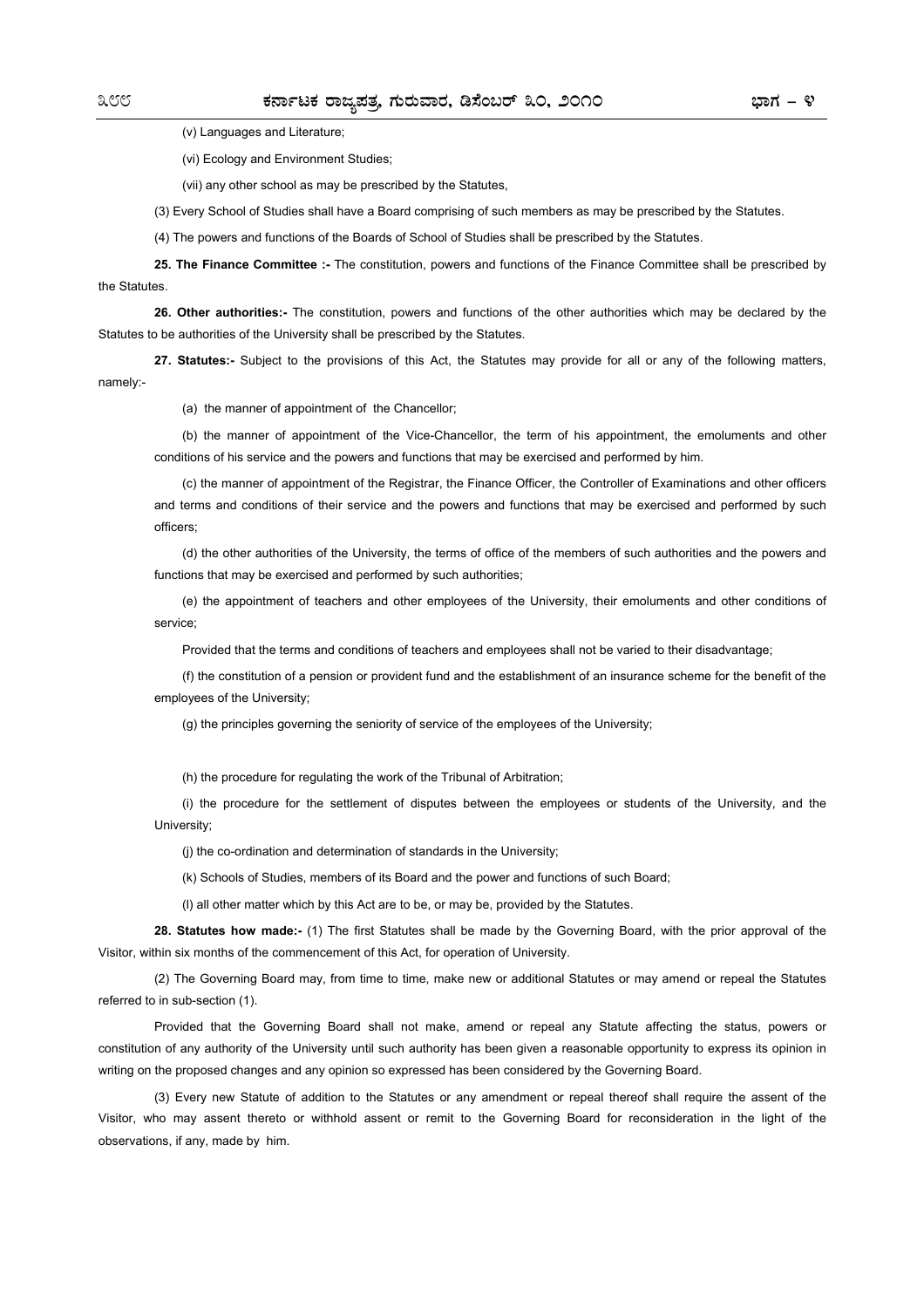(4) A new Statute of a Statute amending or repealing an existing Statute shall not be valid unless it has been assented to by the Visitor.

(5) Notwithstanding anything contained in the foregoing sub-sections, the Visitor may direct the University to make provisions in the Statutes in respect of any matter specified by him and if the Governing Board is unable to implement such a direction within sixty days of its receipt, the Visitor may, after considering the reasons, if any, communicated by the Governing Board for its inability to comply with such directions, made or amend the Statutes suitably.

**29. Ordinances:-** (1) Subject to the provisions of this Act and the Statutes, the Ordinances may provide for all or any of the following matters, namely:-

(a) the admission of students, the courses of study and fees therefore, the qualifications pertaining to degrees, diplomas, certificates and other courses, the conditions for the grant of fellowships, awards and the like;

(b) the conduct of examinations, including the terms and conditions and manner of appointment of examiners;

(c) any other matter which by this Act or the Statutes is to be, or may be, provided for by the Ordinances.

(2) The first Ordinances shall be made by the Vice-Chancellor with the previous approval of the Governing Board and the Ordinances so made may be amended, repealed or added to at any time by the Governing Board, in the manner prescribed by the Statutes.

**30. Regulations:-** The authorities of the University may make regulations consistent with this Act, the Statutes and the Ordinances for the conduct of their own business and that of the committees, if any, appointed by them and not provided for by this Act, the Statutes or the Ordinances, in the manner prescribed by the Statutes.

**31. Annual report:-** (1) The annual report of the University shall be prepared under the directions of the Governing Board which shall include, among other matters, the steps taken by the University towards the fulfillment of its objectives.

(2) The annual report so prepared shall be submitted to the Visitor on or before such date as may be prescribed by the Statutes.

(3) A copy of the annual report so prepared shall also be submitted to the Member States and exhibited on the website of the University.

**32. Annual accounts, etc.:-** (1) The annual accounts and the balance sheet of the University shall be prepared under the directions of the Governing Board and shall, once at least every year, and at intervals of not more than fifteen months, be audited by the Comptroller and Auditor-General of India.

(2) A copy of the accounts together with the audit report shall be submitted to the Visitor along with the observations, if any, of the Governing Board.

(3) Any observations made by the Visitor on the annual accounts shall be brought to notice of the Governing Board and the views of the Governing Board, if any, on such observations shall be submitted to the Visitor.

(4) A copy of the annual report and annual accounts together with the audit report, as submitted to the Visitor, shall also be submitted to the Central Government, which shall, as soon as may be, cause the same to be laid before both the Houses of Parliament.

(5) The audited annual accounts, after having been laid before both the Houses of Parliament, shall be published in the Gazette of India.

(6) A copy of the audited annual accounts shall also be submitted to the Member States.

**33. Conditions of service of employees:-** (1) Every employee of the University shall be appointed under a written contract, which shall be lodged with the University and a copy of which shall be furnished to the employee concerned.

(2) Any dispute arising out of the contract between the University and any employee shall, at the request of the employee, be referred to a Tribunal of Arbitration consisting of one member appointed by the Governing Board, one member nominated, by the employee concerned and an umpire appointed by the Visitor.

(3) The decision of the Tribunal shall be final, and no suit shall lie in any civil court in respect of the matters decided by the Tribunal.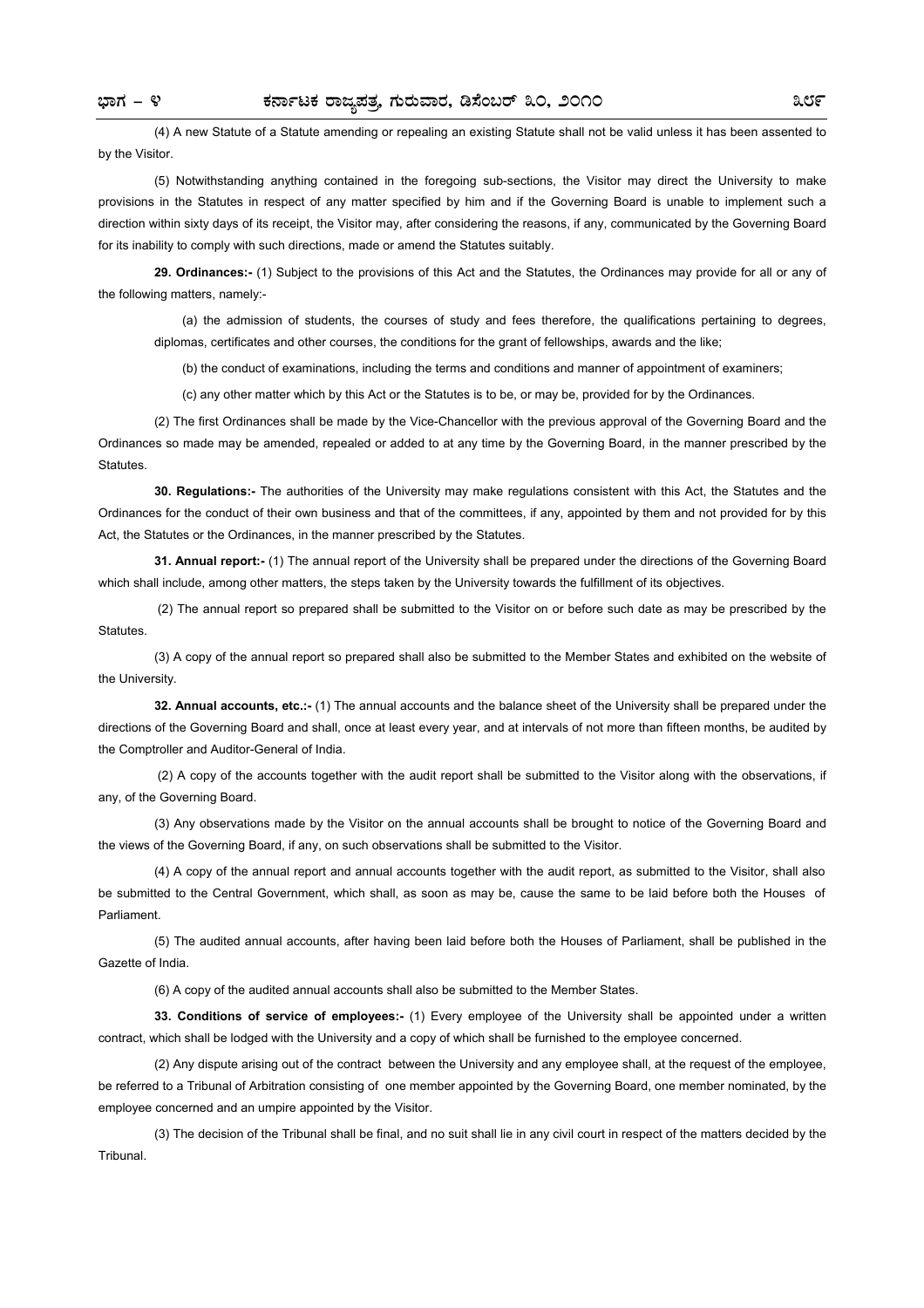(4) Every request made by an employee under sub-section (2), shall be deemed to be a submission to arbitration upon the terms of this section within the meaning of the Arbitration and Conciliation Act, 1996. (26 of 1996)

(5) The procedure for regulating the work of the Tribunal shall be prescribed by the Statutes.

**34. Procedure of appeal and arbitration in disciplinary cases against students:-** (1) Any student or candidate for an examination whose name has been removed from the rolls of the University by the orders or resolution of the Vice-Chancellor, Disciplinary Committee or Examination Committee, as the case may be, and who has been debarred from appearing at the examinations of the University for more than one year, may, within ten days of the date of receipt of such orders or copy of such resolution by him, appeal to the Governing Board and the Governing Board may confirm, modify or reverse the decision of the Vice-Chancellor or the Committee, as the case may be.

(2) Any dispute arising out of any disciplinary action taken by the University against a student shall, at the request of such student, be referred to a Tribunal of Arbitration and the provisions of sub-sections (2), (3), (4) and (5) of section 33 shall, as far as may be, apply to a reference made under this sub-section.

**35. Right to appeal:-** Every employee or student of the University or of a School of Studies or Centre or Institution maintained by the University or admitted to its privileges shall, notwithstanding anything contained in this Act, have a right to appeal within such time as may be prescribed by the Statutes, to the Governing Board against the decision of any officer or authority of the University or of the Principal or the management of any School of Studies or Centre or an Institution, as the case may be, and thereupon the Governing Board may confirm, modify or reverse the decision appealed against.

**36. Provident and pension funds:-** The University shall constitute for the benefit of its employees such provident or pension fund or provide such insurance schemes as it may deem fit in such manner and subject to such conditions as may be prescribed by the Statutes.

**37. Disputes as to the constitution of authorities and bodies:-** If any question arises as to whether any person has been duly nominated or appointed as, or is entitled to be a member of any authority or other body of the University, the matter shall be referred to the Visitor whose decision thereon shall be final.

**38. Filling of casual vacancies:-** AII the casual vacancies among the members (other than *ex officio* members) of any authority or other body of the University shall be filled, as soon as may be convenient, by the person or body who appoints, nominates co-opts the members whose place has become vacant and any person so appointed, elected or co-opted to a casual vacancy shall be a member of such authority or body for the residue of the term for which the person whose place he fills would have been a member.

**39. Proceedings of authorities or bodies not invalidated by vacancies:-** No act or proceedings of any authority or any other body of the University shall be invalid merely by reason of the existence of any vacancy or vacancies among its members.

**40. Protection of action taken in good faith:-** No suit or other legal proceedings shall lie against any officer or employee of the University for anything which is in good faith done or intended to be done in pursuance of any of the provisions of this Act, the Statutes or the Ordinances.

**41.Power to remove difficulties:-** (1) If any difficulty arises in giving effect to the provisions of this Act, the Central Government may, by order, published in the Gazette of India, make such provisions, not inconsistent with the provisions of this Act, as appears to it to be necessary or expedient for removing the difficulty:

Provided that no such order shall be made under this section after the expiry of a period of three years from the commencement of this Act.

(2) Every order made under this section shall be laid, as soon as may be after it is made, before each House of Parliament.

**42. Statutes, Ordinances and Regulations to be published in the Official Gazette and to be laid before Parliament:-** (1) Every Statute, Ordinance or Regulation made under this Act shall be published in the Gazette of India and the website of the University.